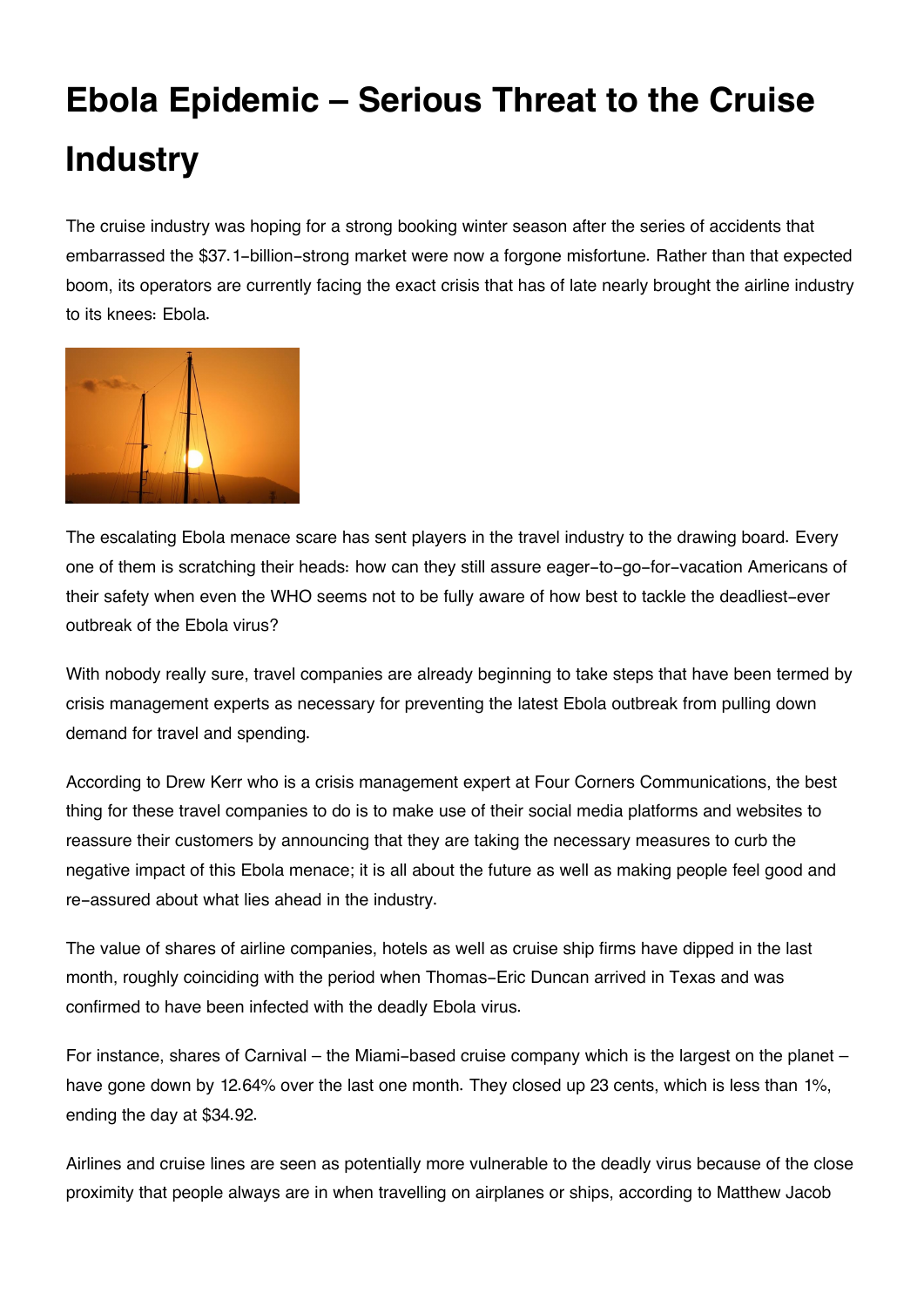who is a cruise analyst at ITG Investment Research.



This anxiety over Ebola first hit the American travel industry when it was widely reported that a nurse who had earlier treated Mr. Duncan had flown on a Frontier Airlines flight just a day before she tested positive for the disease. Ever since this news spread, the airline has been trying to reach out to more than one thousand of their customers who had either flown with that nurse or on other subsequent Frontier Airlines flights.

With this Ebola scare, the travel industry has hit a rough patch. The latest report from Frontier Airlines on the Ebola scare on their flights said that the news on the nurse did not prompt any mass flight cancellations, though they have received around a thousand calls from their customers asking about the reported Ebola case.

Similarly, no travel agent or online booking site has reported any major travel booking cancellations, though travelers have obviously been nervous over the scare.

Laura Byrd, a freelance writer who had recently flown from Dallas as well as San Antonio also corroborated this fear with travelers by decrying how the Ebola menace and its potential to spread among travelers has been greatly underestimated, adding that this is unsettling.

A Carnival ship on which a lab supervisor from a Texas hospital travelled has isolated her together with her companion in the ship's cabin off the Mexican eastern coast, despite the two having shown no Ebola symptoms so far. This has however not convinced Mexican authorities to allow the cruise line to dock in Cozumel, thus forcing the ship to change route to Galveston, Texas.

To compensate for the ship's missed stop in Cozumel, Carnival announced that it has offered each of the passengers a \$200-onboard credit as well as a 50% discount on a future cruise with the cruise line.



According to Kerr, Carnival has done a lot to improve their tarnished image in the last year, especially